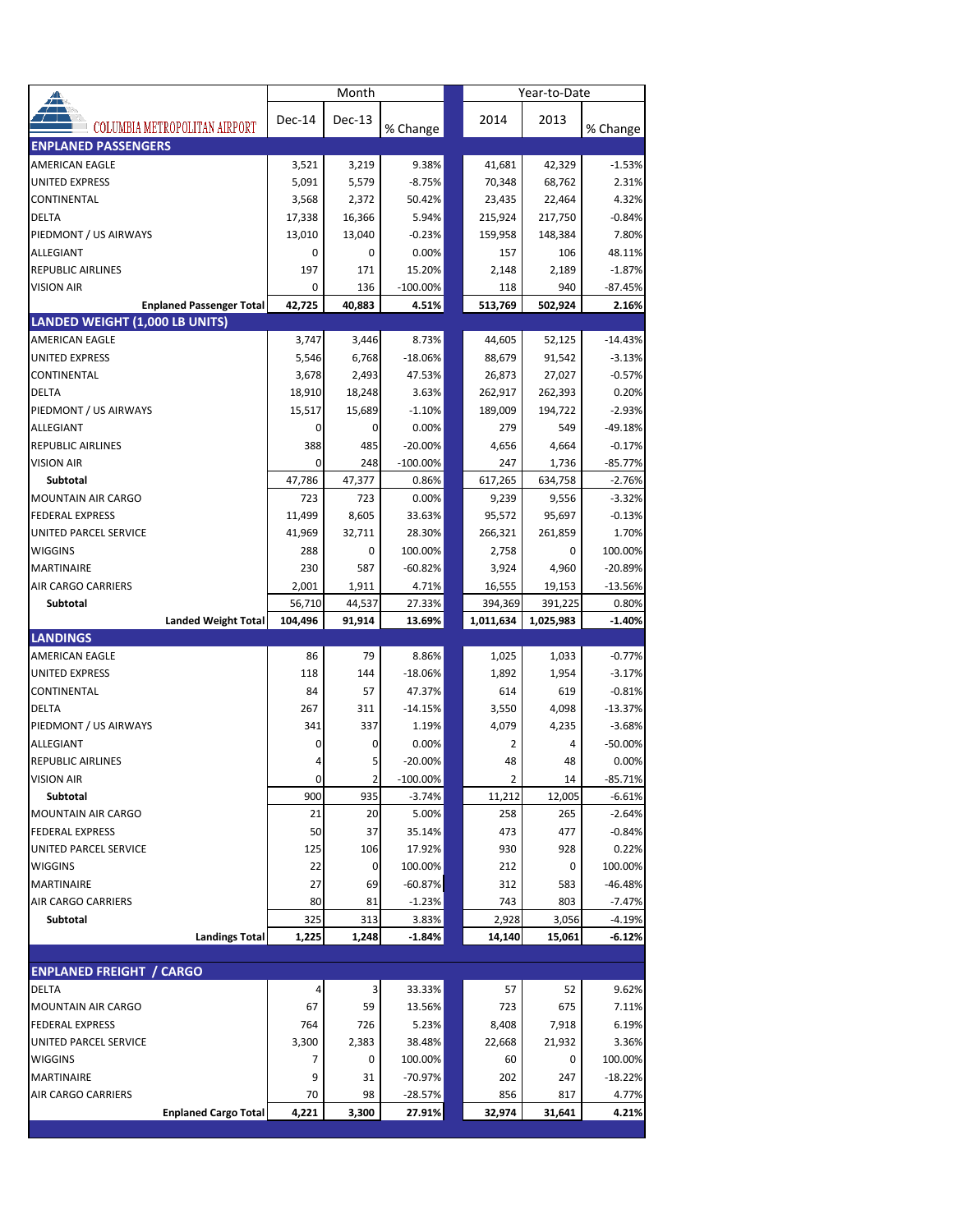## **MONTHLY ENPLANED PASSENGERS 2011-2014**



| 2011 | 32.579 | 32.203 | 38.591 | 13.336 | 44.491 | 44.900 | 42.435 | 42.702 | 42.437 | 14.828           | 42.696 | 40.723 | 491.921 |
|------|--------|--------|--------|--------|--------|--------|--------|--------|--------|------------------|--------|--------|---------|
| 2012 | 35.690 | 36.618 | 42.290 | 14.931 | 44.462 | 44,358 | 41.347 | 45.589 | 40.292 | 43.899           | 42.871 | 39.459 | 501.806 |
| 2013 | 36,517 | 35.006 | 42.175 | 46.129 | 15,865 | 44,557 | 42,912 | 43.476 | 40,365 | 11.10c<br>.4.196 | 40,657 | 40,883 | 502,738 |
| 2014 | 33,851 | 33,094 | 42,923 | 15,935 | 17,810 | 45,975 | 46,258 | 14,601 | 43,391 | 45,921           | 41,285 | 42.725 | 513,769 |



|      | Jan        | Feb       | Mar        | Apr        | May        | ur         |            | Aug        |            |            | Nον        | Dec        | <b>Grand Total</b> |
|------|------------|-----------|------------|------------|------------|------------|------------|------------|------------|------------|------------|------------|--------------------|
| 2011 | 8,954,000  | 9,612,000 | 12,508,000 | 10,540,000 | 10,488,000 | 11.784.000 | 10,018,000 | 11,094,000 | 10,974,000 | 10,434,000 | 11,330,000 | 13,696,000 | 131.432.000        |
| 2012 | 9,974,000  | 9.930.000 | 11.766.000 | 10.204.000 | 11.938.000 | 11.064.000 | 10.176.000 | 12,194,000 | 10.460.000 | 11.056.000 | 10.768.000 | 11,704,000 | 131.234.000        |
| 2013 | 10,644,000 | 9,494,000 | 10,510,000 | 10,068,000 | 10,972,000 | 9,676,000  | 9,260,000  | 10,534,000 | 9,370,000  | 11,616,000 | 10.280.000 | 12.618.000 | 125.042.000        |
| 2014 | 9,898,000  | 8,846,000 | 9,900,000  | 10,180,000 | 9,884,000  | 9.238.000  | 10,136,000 | 10,152,000 | 9,834,000  | 11,144,000 | 9,500,000  | 15,286,000 | 123,998,000        |





|      | Jan    | Feb    | Mar     | Anr    | May    | Jun    |        | Aug    | Sep    | Oct    | Nov    | Dec     | <b>Grand Total</b> |
|------|--------|--------|---------|--------|--------|--------|--------|--------|--------|--------|--------|---------|--------------------|
| 2011 | 73,261 | 73.616 | 85.734  | 83,201 | 85.785 | 86,553 | 84.234 | 89,509 | 84,500 | 91,052 | 86.402 | 97.881  | 1,021,728          |
| 2012 | 78,544 | 76.255 | 83.6161 | 82.018 | 90,270 | 86.327 | 85.913 | 94.119 | 82.513 | 87.790 | 87.602 | 92.732  | 1,027,699          |
| 2013 | 86,396 | 76,686 | 85,504  | 87,833 | 90,837 | 83,653 | 87,337 | 87,927 | 80,081 | 86,381 | 80,947 | 91,914  | 1,025,496          |
| 2014 | 79,392 | 71.097 | 82,511  | 88,911 | 85,392 | 82,805 | 85.518 | 84,810 | 83,276 | 87.442 | 75,984 | 104.496 | 1,011,634          |